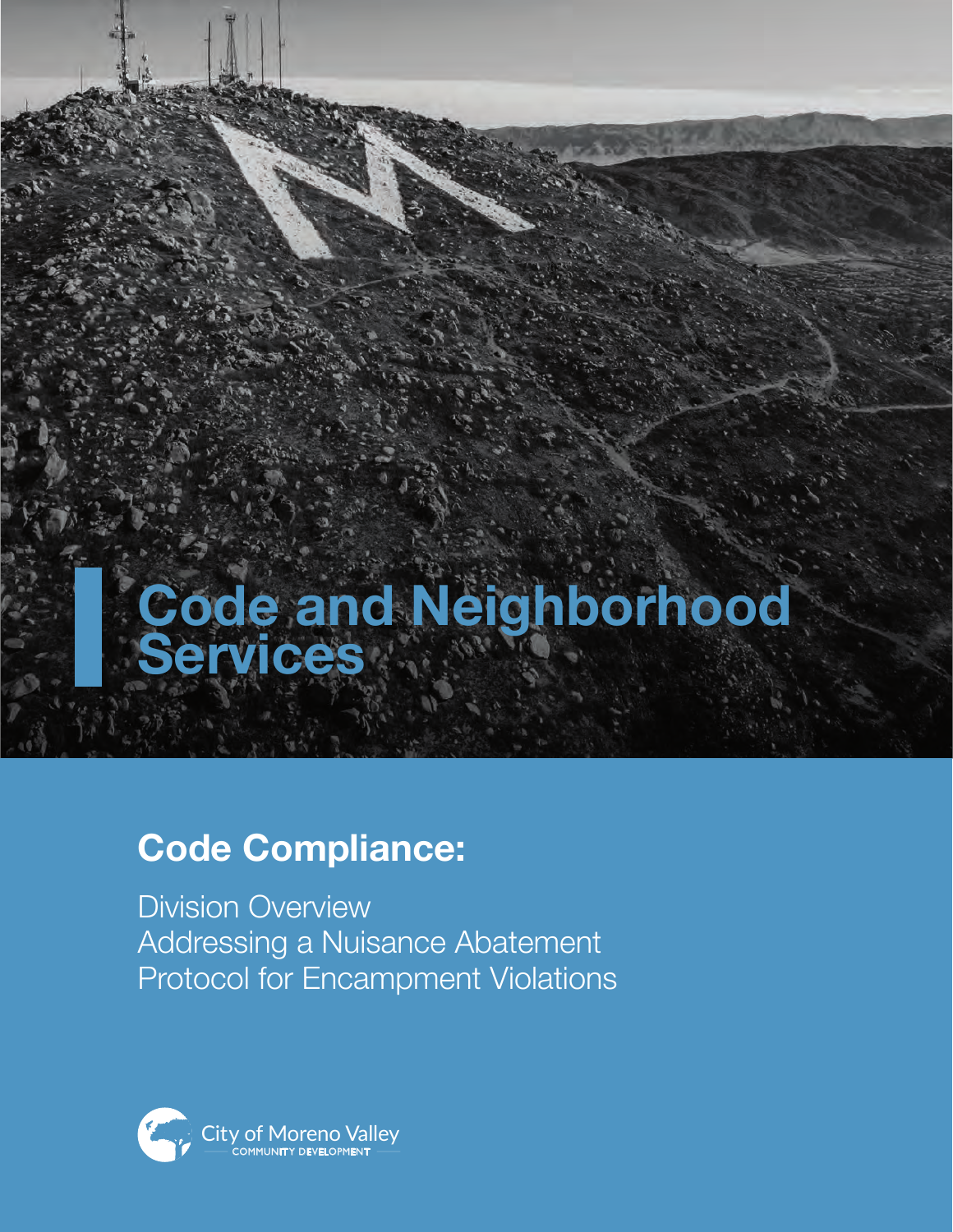# What We Do **Overview**

The Code and Neighborhood Services Division responds to citizen complaints and pro-actively identifies code violations on public and private property to protect the health and safety of the community and to ensure the highest level of voluntary resolution of issues city wide by enforcement of the City's municipal codes.

# Services



### **Code Enforcement**

- > Abandoned Vehicle Abatement
- > Assists in Foreclosure Registration
- > Enforces City Codes
- > Enforces Commercial Signs and Banners
- > Enforces Parking Laws



#### **Issues Citations**

- > Administrative Citations
- > Parking Tickets

# Code Enforcement Process *(Condensed Version)*

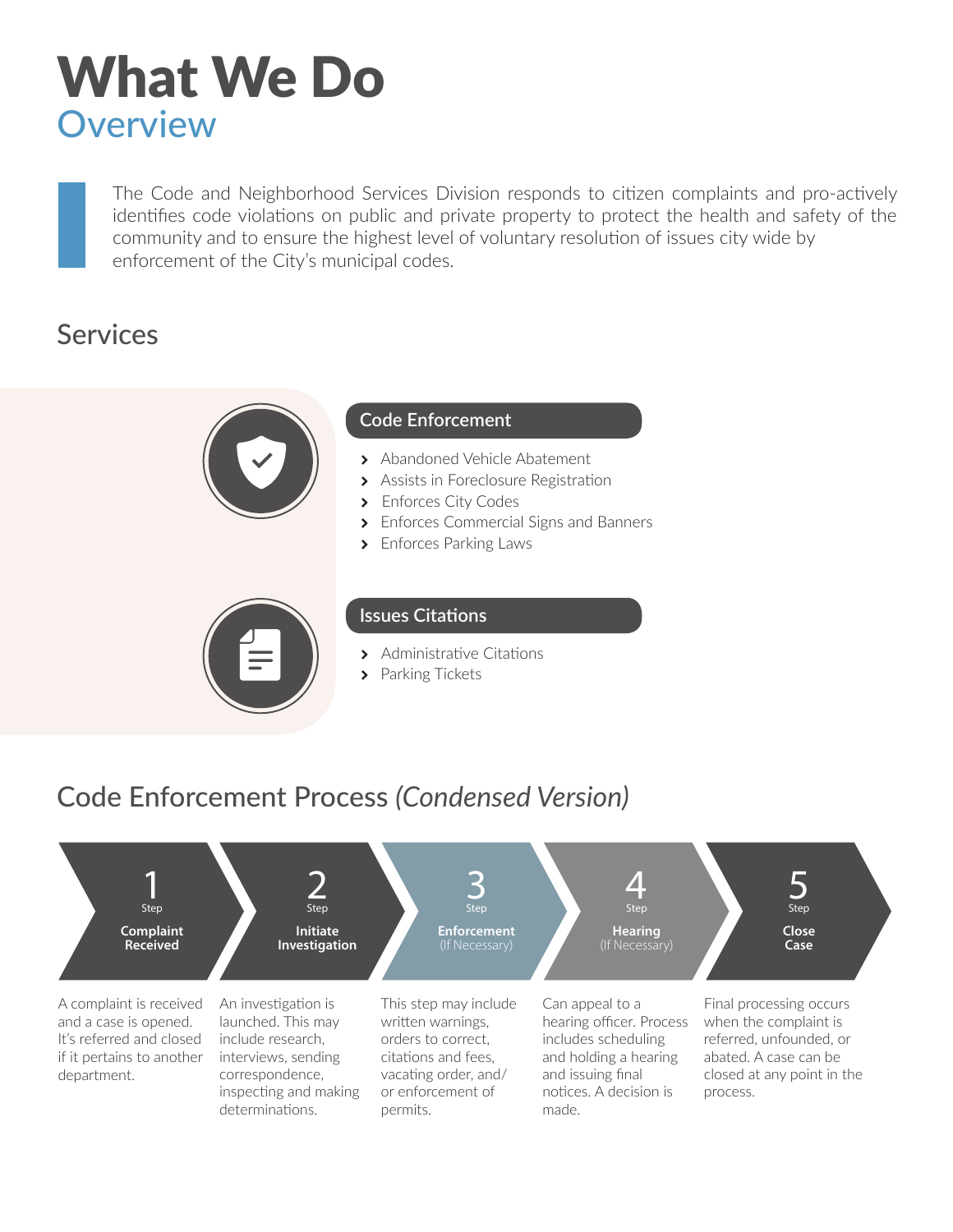# Flowchart Investigative Process for a Code Case and Addressing a Nuisance Abatement

This flowchart shows a generalized Code Compliance process for addressing a nuisance abatement from start to finish. Each case is unique and the code compliance process may vary depending on the type of code violation. This flowchart outlines the general timeframe for code cases in violation (MVMC 1.01.200, 6.04.040) of City Municipal Codes and ordinances (where applicable).